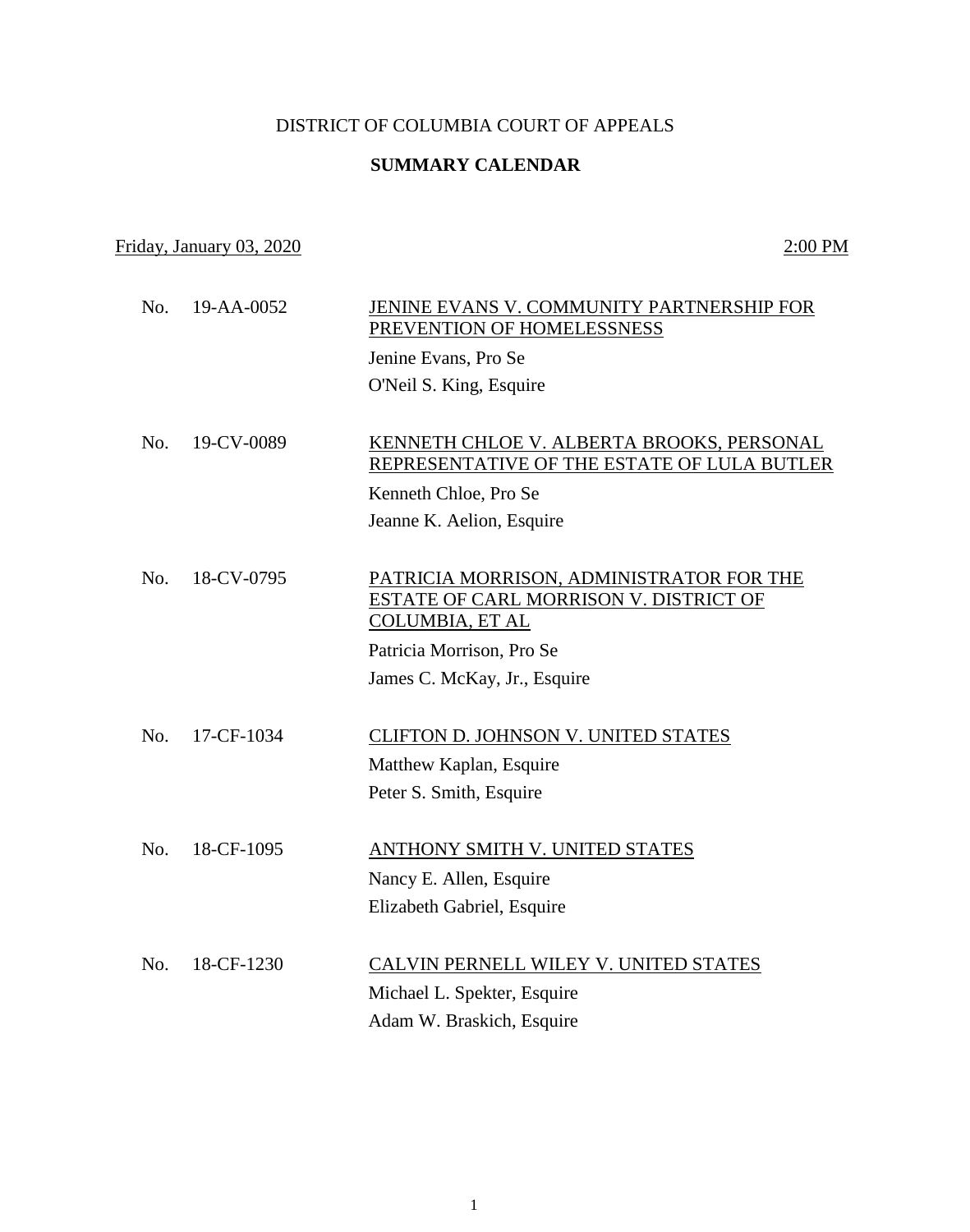| No. | 18-FM-1042                | ULYSSES GARNER, JR. V. KAREN D. HUBBARD |         |
|-----|---------------------------|-----------------------------------------|---------|
|     |                           | Ulysses Garner, Jr., Pro Se             |         |
|     |                           | Karen D. Hubbard, Pro Se                |         |
|     |                           |                                         |         |
| No. | 19-CO-0120                | RODNEY D. JOHNSON V. UNITED STATES      |         |
|     |                           | Rodney D. Johnson, Pro Se               |         |
|     |                           | Meredith E. Mayer-Dempsey, Esquire      |         |
|     |                           |                                         |         |
| No. | 18-CO-1054                | STEVEN O. HOLMAN V. UNITED STATES       |         |
|     |                           | Ian A. Williams, Esquire                |         |
|     |                           | Robert K. Platt, Esquire                |         |
|     |                           |                                         |         |
| No. | 17-CO-0642                | RAFAEL DOUGLAS V. UNITED STATES         |         |
|     |                           | Gregory Lipper, Esquire                 |         |
|     |                           | Ann M. Carroll, Esquire                 |         |
| No. | 18-CM-0871                | <b>JULIA MAE HAAG V. UNITED STATES</b>  |         |
|     |                           | Gene Schaerr, Esquire                   |         |
|     |                           | Anne Y. Park, Esquire                   |         |
|     |                           |                                         |         |
| No. | 19-CF-0108                | JOHN J. MCCRAE V. UNITED STATES         |         |
|     |                           | Monica Milton, Esquire                  |         |
|     |                           | Bryan H. Han, Esquire                   |         |
|     |                           |                                         |         |
|     | Tuesday, January 14, 2020 |                                         | 2:00 PM |
|     |                           |                                         |         |

| No. 18-CV-1309 | VIVIAN C. HEMPHILL V. JP MORGAN CHASE BANK,<br>N.A. |
|----------------|-----------------------------------------------------|
|                | Vivian C. Hemphill, Pro Se                          |
|                | Aaron D. Neal, Esquire                              |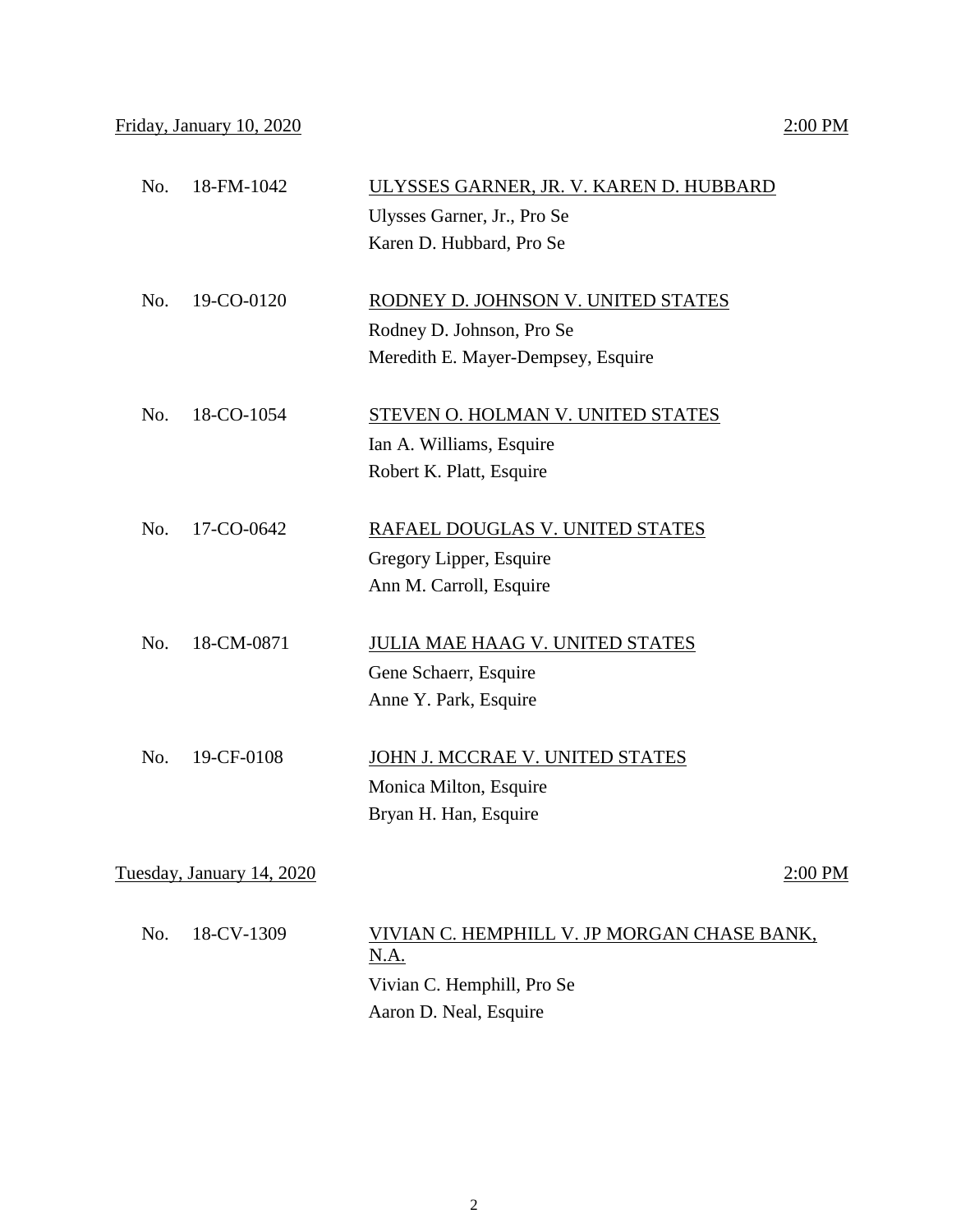| No. | 17-CV-1214               | ALESIA HAMILTON V. D.C. DEPARTMENT OF<br><b>INSURANCE</b> |         |
|-----|--------------------------|-----------------------------------------------------------|---------|
|     |                          | Alesia Hamilton, Pro Se                                   |         |
|     |                          | Stacy L. Anderson, Esquire                                |         |
| No. | 19-AA-0290               | <b>MARTIN DOUGHERTY V. CNN</b>                            |         |
|     |                          | Martin Dougherty, Pro Se                                  |         |
|     |                          | Denise E. Giraudo, Esquire                                |         |
| No. | 19-CM-0100               | TYRELL JOHNSON V. UNITED STATES                           |         |
|     |                          | Montrell L. Scaife, Esquire                               |         |
|     |                          | Robert K. Platt, Esquire                                  |         |
| No. | 18-CM-0875               | GEORGE JONES V. UNITED STATES                             |         |
|     |                          | Dennis M. Hart, Esquire                                   |         |
|     |                          | Allessandra Stewart, Esquire                              |         |
| No. | 18-CF-1106               | DELONTE HARRISON V. UNITED STATES                         |         |
|     |                          | S. Jamison Koehler, Esquire                               |         |
|     |                          | Allessandra Stewart, Esquire                              |         |
|     | Friday, January 17, 2020 |                                                           | 2:00 PM |
| No. | 19-CV-0085               | DAVID R. SEATON V. BLAKE JOHNSON, ET AL                   |         |
|     |                          | David R. Seaton, Pro Se                                   |         |
|     |                          | Jason Lederstein, Esquire                                 |         |
|     |                          |                                                           |         |
| No. | 19-FM-0049               | SEAN VINCENT KERNS V. YOSHIKO CHIKUNI                     |         |
|     |                          | Sean Vincent Kerns, Pro Se                                |         |
|     |                          | Riley T. Keenan, Esquire                                  |         |
| No. | 19-AA-0271               | MONICA MOYA RODRIGUEZ V. AVANTI REAL ESTATE               |         |
|     |                          | Monica Moya Rodriguez, Pro Se                             |         |
|     |                          | Kofi A. Ofori, Esquire                                    |         |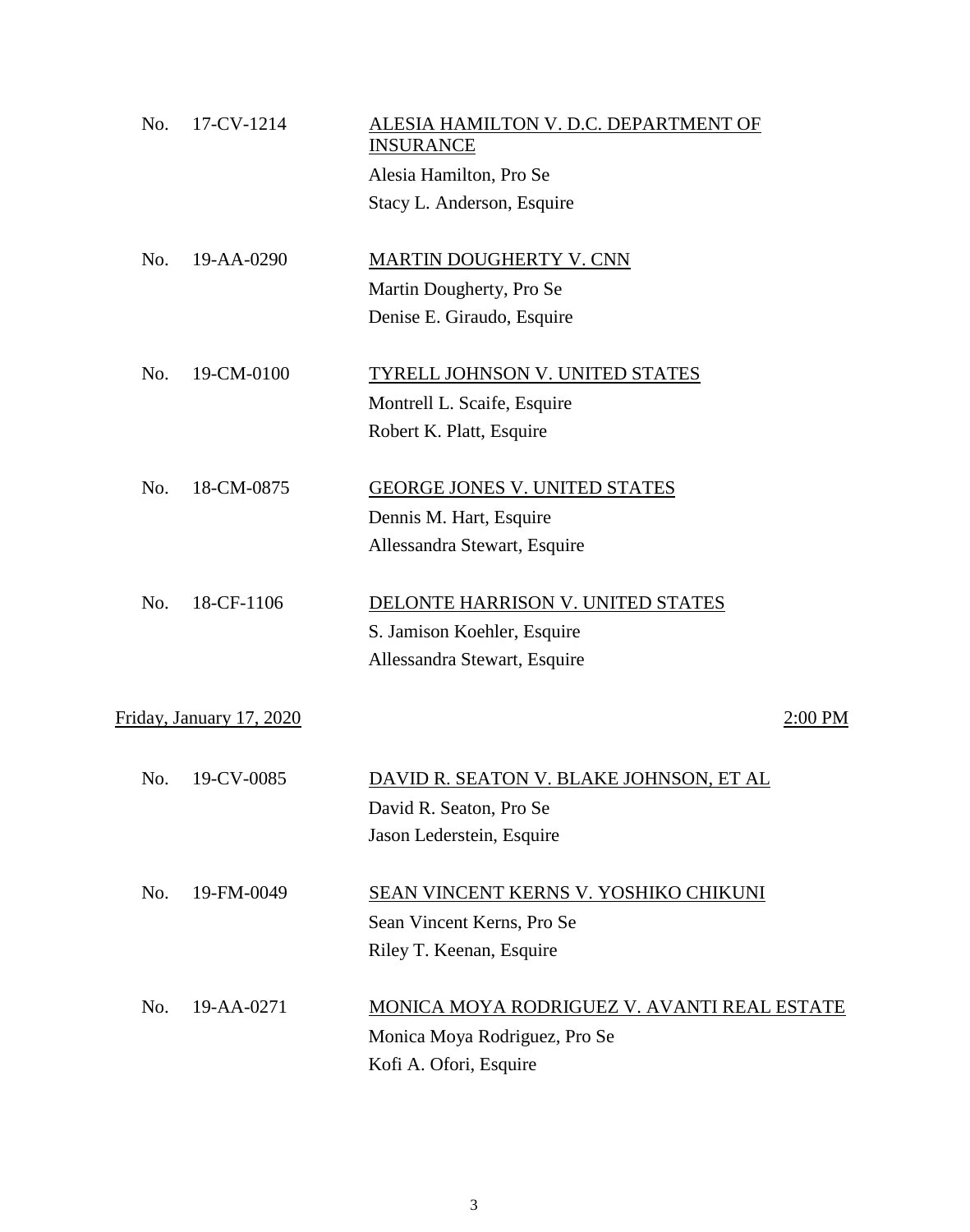| No. | 18-CF-1269                | JARMEL P. KING V. UNITED STATES                                                        |
|-----|---------------------------|----------------------------------------------------------------------------------------|
|     |                           | Nigel Barrella, Esquire                                                                |
|     |                           | Michael E. McGovern, Esquire                                                           |
| No. | 18-CO-0327                | ADRIAN T. DUNCAN V. UNITED STATES                                                      |
|     |                           | Jenifer Wicks, Esquire                                                                 |
|     |                           | Ann M. Carroll, Esquire                                                                |
| No. | 18-CO-0737                | <b>CURLEE HALL V. UNITED STATES</b>                                                    |
|     |                           | Mindy A. Daniels, Esquire                                                              |
|     |                           | Katherine M. Kelly, Esquire                                                            |
|     | Tuesday, January 28, 2020 | 2:00 PM                                                                                |
| No. | 18-CM-1191                | KENNETH RAMOS V. UNITED STATES                                                         |
|     |                           | Fareed Hayat, Esquire                                                                  |
|     |                           | Allessandra Stewart, Esquire                                                           |
| No. | 19-AA-0046                | <u>SIATARA N. MAABAKA SIMMONS V. MARSHALL</u><br><b>MARCH FUNERAL HOME, LLC, ET AL</b> |
|     |                           | Siatara N. Maabaka Simmons, Pro Se                                                     |
| No. | 18-CV-1240                | RORI BATTS V. CATHOLIC CHARITIES OF THE<br><b>ARCHDIOCESE OF WASHINGTON, INC.,</b>     |
|     |                           | Victoria Williamson, Esquire                                                           |
|     |                           | Bernard G Dennis, III, Esquire                                                         |
| No. | 18-CV-1368                | KEVIN DOLAN V. TTR SOTHEBY'S INTERNATIONAL<br><b>REALTY</b>                            |
|     |                           | Kevin P. Dolan, Pro Se                                                                 |
|     |                           | Mikhael D. Charnoff, Esquire                                                           |
| No. | 19-FM-0092                | CEDRIC BOYKINS V. PATRICIA BOYKINS                                                     |
|     |                           | Sebastian Krop, Esquire                                                                |
|     |                           | Patricia Boykins, Pro Se                                                               |